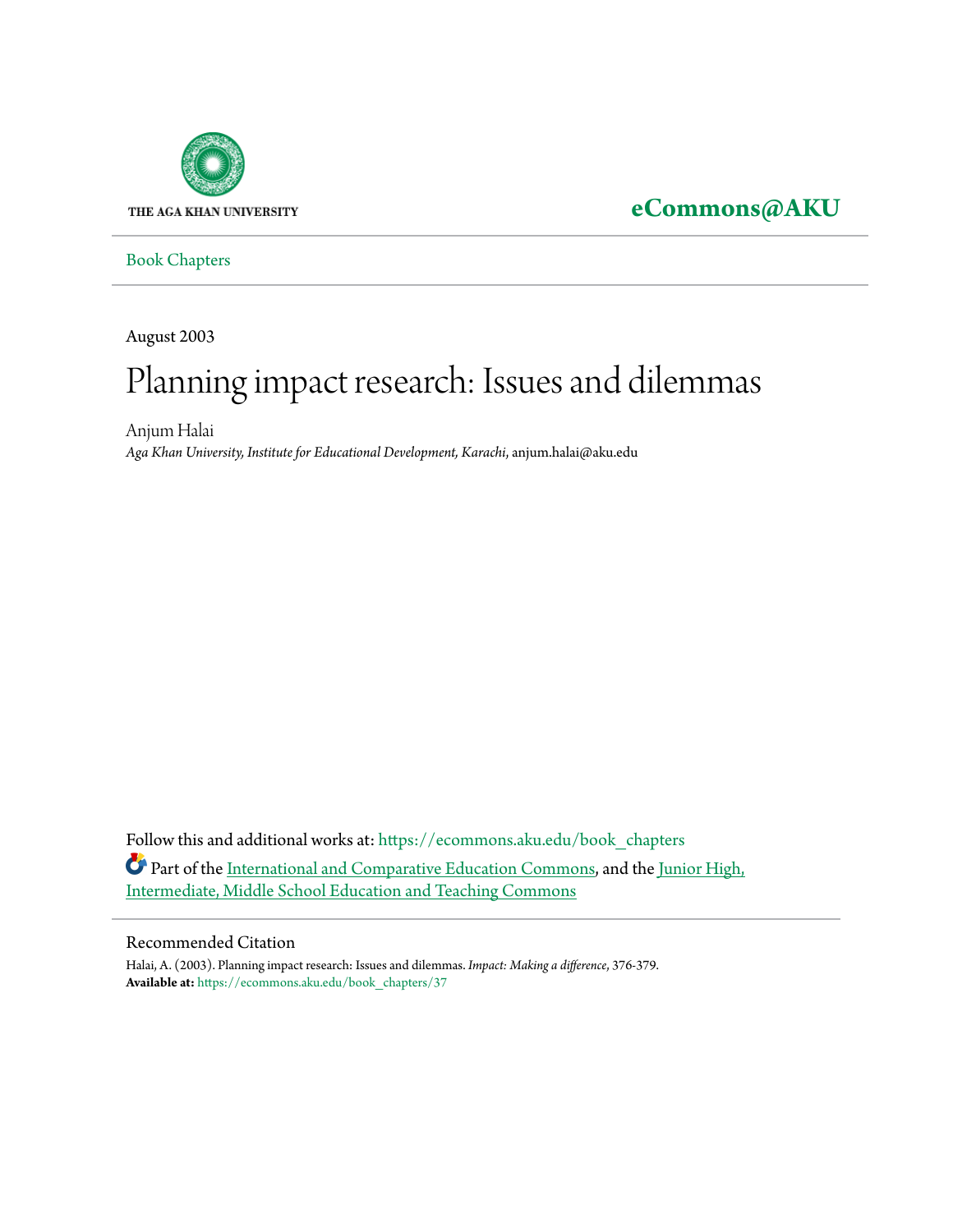#### PLANNING IMPACT RESEARCH: ISSUES AND DILEMMAS

### Anjum Halai

### **Introduction**

Aga Khan University Institute for Educational Development (AKU-IED) was established in 1993. The purpose of establishing AKU-IED and the MEd programme offered by it was to develop models of school improvement through further training and professional development of teachers. Hence, AKU-IED's initial objective was to establish a master's degree programme of quality to develop teachers who would lead whole school improvement. Approaching its tenth year there was a need felt by faculty at AKU-IED, and articulated by other stake holders such as the University's Board of Trustees, to document through systematic research, evidence of impact of AKU-IED inputs. In August 2001, AKU-IED invited Dr. Stephen Anderson, Associate Professor, Ontario Institute for Studies in Education, University of Toronto, to help begin the process of developing a strategic plan for impact evaluation studies at AKU-IED. Dr. Anderson came up with a report putting forward an Impact Action Plan with eight proposals to move further with the conduct of impact evaluation studies at AKU-IED (Anderson, 2001). Subsequently, a group of faculty began to meet regularly as a 'Working Group on Action Plan for Impact Studies' to deliberate on issues pertaining to the study of the impact of teacher education inputs on the schools and the classrooms.

As a result of the work undertaken on the Impact Action Plan a number of impact studies were undertaken at AKU-IED. However, our experience of designing and conducting impact studies raised a number of issues, which I discuss below.

## **Issues and Questions in Impact Research**

#### **Impact as measurable outcomes**

To study impact is a difficult endeavor for a number of reasons. A major difficulty is in the dominant philosophy underlying the notion of impact of teaching interventions as "measurable outputs". For example in the current debate in the UK on 'Evidence-Based Teaching', evidence is seen as measurable outcomes. This notion of evidence is based on the problematic assumption that social practices are activities which need to be justified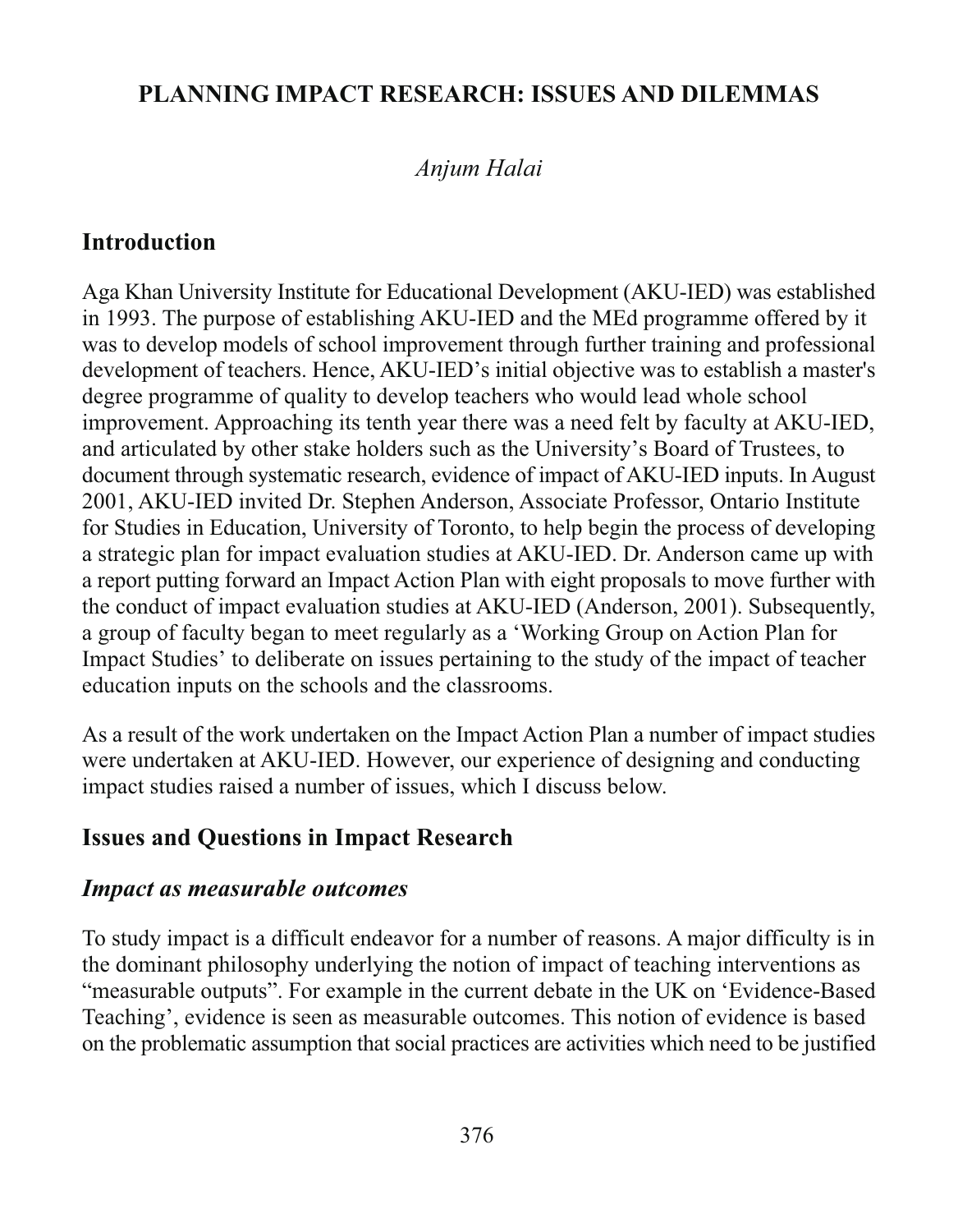as effective and efficient means of producing desirable outcomes, and that means and ends are linked directly and causally linked. Furthermore, the determination of means requires a clear, precise pre-specification of ends as tangible and measurable outputs or targets, which constitute quality standards against which the performance of social practitioners is to be judged (Elliot, 2001, p. 560).

# **Impact as Process of Change**

However, social situations are such that variables are in a complex relationship so that variables can neither be isolated nor a direct causal link be established. Instead, impact of an intervention in a social setting such as a school could be seen as a process of change that cannot be assessed simply by measuring "current practice and outcomes", because of the uncertainty about what prior inputs, implementation processes, and contextual factors actually explain why things are the way they are. It is important to explore the "process of change" intervening between the source/inputs and the current practices and status, and the contextual factors influencing the change process in an interactive way throughout the history of the implementation. This would enable an understanding of the process of implementation of the intervention along with the outcomes of the intervention

Hence, it is essential to problematise the dominant notion of impact as measurable outcomes. Methodologically, for this purpose it would be important to look at actually what happens in the classrooms to understand why the intervention works or does not work. Evidence from case studies and studies using qualitative methodologies could be used to help illuminate why particular interventions are effective *i.e.* the process issues or the reasons why particular programmes or participant characteristics seem to have an effect on outcomes. One such example is the recently launched research project "Case" studies of school improvement in Pakistan". As part of this research, faculty members at AKU-IED are engaged in studying the school as a unit. Schools in the study are carefully chosen from a range of cooperating schools working in collaboration with AKU-IED. A sampling criterion is that the schools be high input schools i.e. schools where AKU-IED has made substantial inputs over a period of time. A purpose is to study the school improvement initiatives undertaken and understand the impact or lack of.

Methodologically, action research studies are also appropriate to provide evidence of impact of interventions because typically they document the process of implementation and of problem solving in the context. At AKU-IED, action research studies undertaken for studying ongoing impact, and reported in this volume, include Halai, Ali, Kirmani,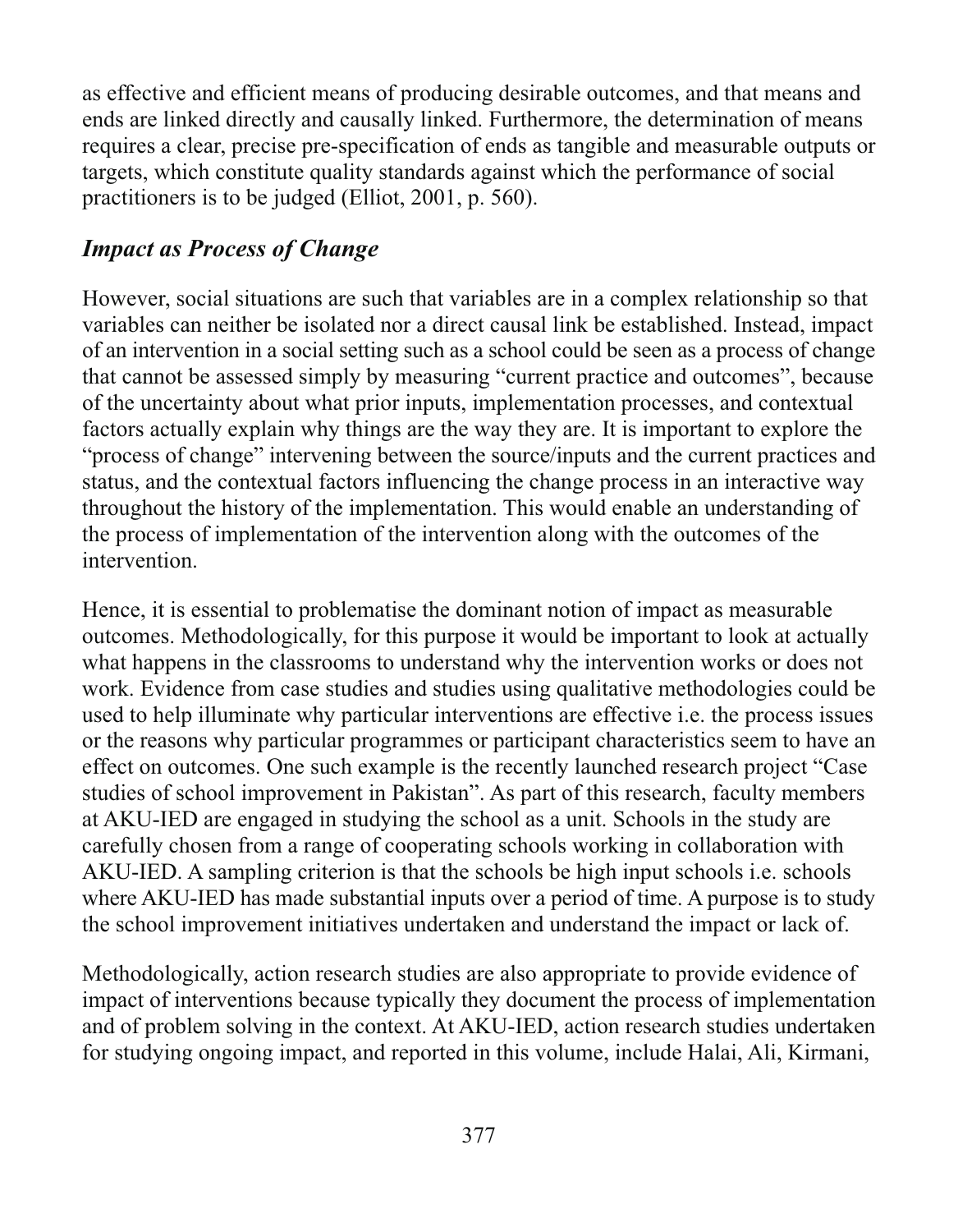and Muhammad (2003) and Dean et al. (2003).

## **Logical Model of Programme Inputs and Outcomes**

In his proposal for an Impact action plan at AKU-IED, Professor Stephen Anderson, suggested developing a logical frameworks model. This model is based on the premise that change in student outcomes is logically dependent upon a linked series of prior changes connected to AKU-IED inputs, and that a genuine picture and explanation of the "impact of AKU-IED" would have to explore the nature of impact on these intervening types of variables in the chain.

Subsequently, I developed along with a group of colleagues this logical model of the programme inputs at AKU-IED, their expected outcomes, and the intervening and moderating variables that would need to be taken into account in order to see the impact of the programme inputs on student outcomes.



Figure 1 above shows a model of the intervening and moderating variables in the case of the master's programme. By intervening variables I mean variables that mediate the programme inputs before the programme effect is seen on the final beneficiary *i.e.* student outcomes. The intervening variables are the potential areas of impact. For example, in the case of the MEd programme; the intervening variables identified so far include: (1)